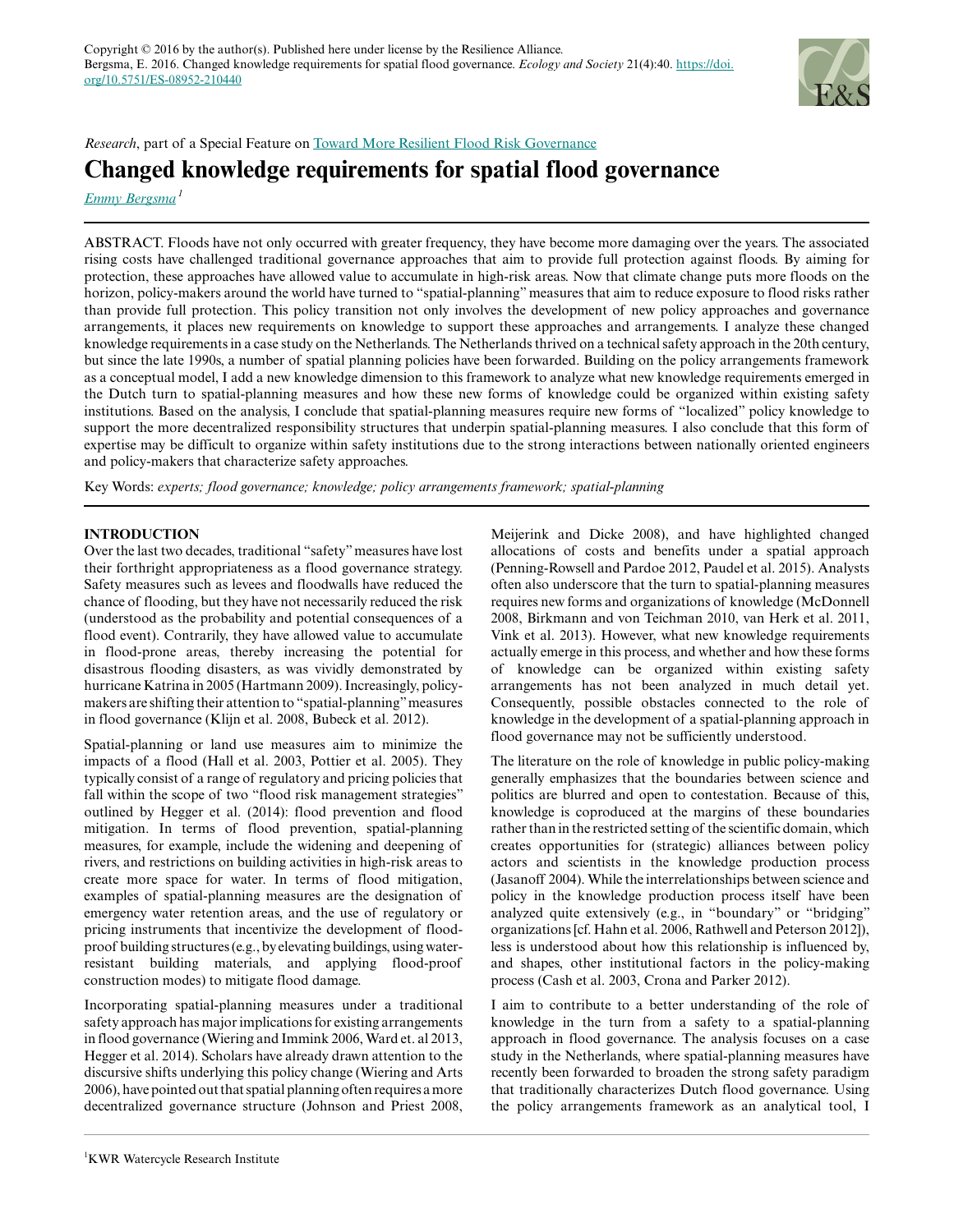identify which new knowledge requirements emerged in the turn to spatial-planning measures in Dutch flood governance, and whether and how these knowledge requirements could be organized within (the science–policy interactions that characterize) the existing safety arrangements. The conclusions help generate building blocks for an international evaluation of knowledge requirements underlying the turn to a spatially oriented flood governance strategy.

The paper is organized as follows. Section 2 explains the theory and research methods. The Dutch case study is described in Section 3. Section 4 presents the findings and discusses their relevance from an international perspective.

# **RESEARCH DESIGN**

## **A knowledge dimension in the policy arrangements framework**

In this paper, the shift from a safety to a more spatially oriented flood governance strategy is understood as a process of institutional change. Institutions are patterns that structure social interaction (March and Olson 1989), and in a policy field, refer to the standard way in which policy problems are perceived and acted upon (Hajer 2005). In principle, institutions are characterized by a strong path dependency; as Giddens (1984) famously argued, because institutions are reproduced every time they are acted upon, they provide stable structures that tend to endure over time. However, this internal stability is constantly challenged by external and agency drivers (Kingdon 1995). External drivers such as shock events (e.g., a flood) or changing political ideologies can undermine the logic of appropriateness underlying existing institutions. They may open a "window of opportunity" for change, which can be used strategically by actors with an interest in changing the institutionalized environment. At the same time, these drivers of change are counteracted by the internal stability produced by institutions, often actively upheld by vested actors with an interest in preserving the status quo (Arts and van Tatenhove 2004). Institutional change usually encompasses a complex process in which internal, external, and agency drivers closely interact.

The policy arrangements framework (PAF) offers guidance to an analysis of processes underlying institutional change. A policy arrangement can be defined as a "temporary stabilization of the content and organization of a policy domain" (Van Tatenhove et al. 2000:54); it thus describes the internal institutional structure of a policy field. The PAF distinguishes between four dimensions of this internal structure. The discourse dimension provides substance to a policy domain; it refers to the interpretive frame through which policy situations are understood and acted upon (Hajer 2005:300). The discourse dimension links into three "organizational" dimensions: the actor, the resources, and the rules dimension (Arts et al. 2000:57–65). The actor dimension denotes the actor groups (and their coalitions) that are typically involved (or not involved) in policy-making practices; it encompasses "political agency" in the policy domain. The rules dimension refers to the "rules of the game" that structure the (inter)actions between different actors in the policy domain. These rules can be formal (i.e., legally anchored) and informal (i.e., routinized practices). The resources dimension refers to the allocation of resources (e.g., decision-making power, financial resources, and knowledge) over different actors. This dimension encapsulates power in the Laswellian sense of "who gets what, when, and how."

When these dimensions in a policy field are stable—when an established policy discourse is upheld by stable actor groups, standardized rules and practices, and an accepted division of resources—they form a policy arrangement. However, as Arts et al. (2006:100) stress, stability in a policy field is only temporary because existing policy arrangements are continuously challenged by external and agency drivers. Change can originate at each dimension of the policy arrangement, but change brought about at one dimension can prompt shifts at other dimensions, thereby leading to institutional change. In this process, the internal structure of the policy arrangement determines the opportunities for, and directions of, change at each dimension (Arts and van Tatenhove 2004:5). While the different dimensions are interrelated and therefore partly overlap in this process, the main contribution of this framework lies in its accentuation of different "focal areas" for analyses of institutional change (Liefferink 2006:45–46). Rather than understanding institutional change as one "encompassing" process, the PAF allows analysis of the processes that underlie institutional change by drawing attention to different aspects of institutions that can change, at the same time stressing their interrelations.

In discussions and applications of the PAF, knowledge is generally underlined as an important factor for understanding institutional dynamics (Arts et al. 2006:102, Hegger et al. 2012). Institutionalized forms of knowledge often provide a justification for existing policy arrangements, but new forms of knowledge can challenge the framework upon which these arrangements rest. In the PAF, knowledge is usually incorporated under the resources dimension, where it is construed as one of the (strategic) means actors can employ to influence public policy-making (Arts et al. 2000:60, Wiering and Immink 2006:425). However, for an analysis of the role of knowledge in institutional change—as I set out to do—it makes sense to highlight knowledge as a separate dimension in the PAF, as is depicted in Fig. 1. In this elaborated framework, knowledge is recognized as a distinct but integral aspect of policy arrangements, subject to institutionalization and change, and inherently related to all the other dimensions of the PAF. Rather than using a prelabeled category to define knowledge (e.g., Maasen and Weingart [2005] restrict their analysis to scientific advice committees), I use a more empirically grounded and constructionist understanding of knowledge as claims to expertise that are recognized by actors involved in the policymaking process (Jasanoff 2004).

By analyzing knowledge in relation to the other dimensions of the framework, science–policy interactions underlying institutional change can be analyzed in more detail. First, the framework can help to grasp how knowledge is constituted as part of the policy arrangement and how it changes in relation to the other dimensions (i.e., discourse, actors, resources, and rules) in the process of institutional change. Second, it enables an evaluation of the effects of institutional change; does the new policy arrangement require new forms or organizations of knowledge, and have these new knowledge requirements been met? In this paper, these two aspects are researched in the specific context of the turn to spatial-planning measures in Dutch flood governance. I analyze (a) how the policy arrangement—including the knowledge component—in Dutch flood governance changed with the turn to spatial-planning measures, (b) what new knowledge requirements emerged to support this new policy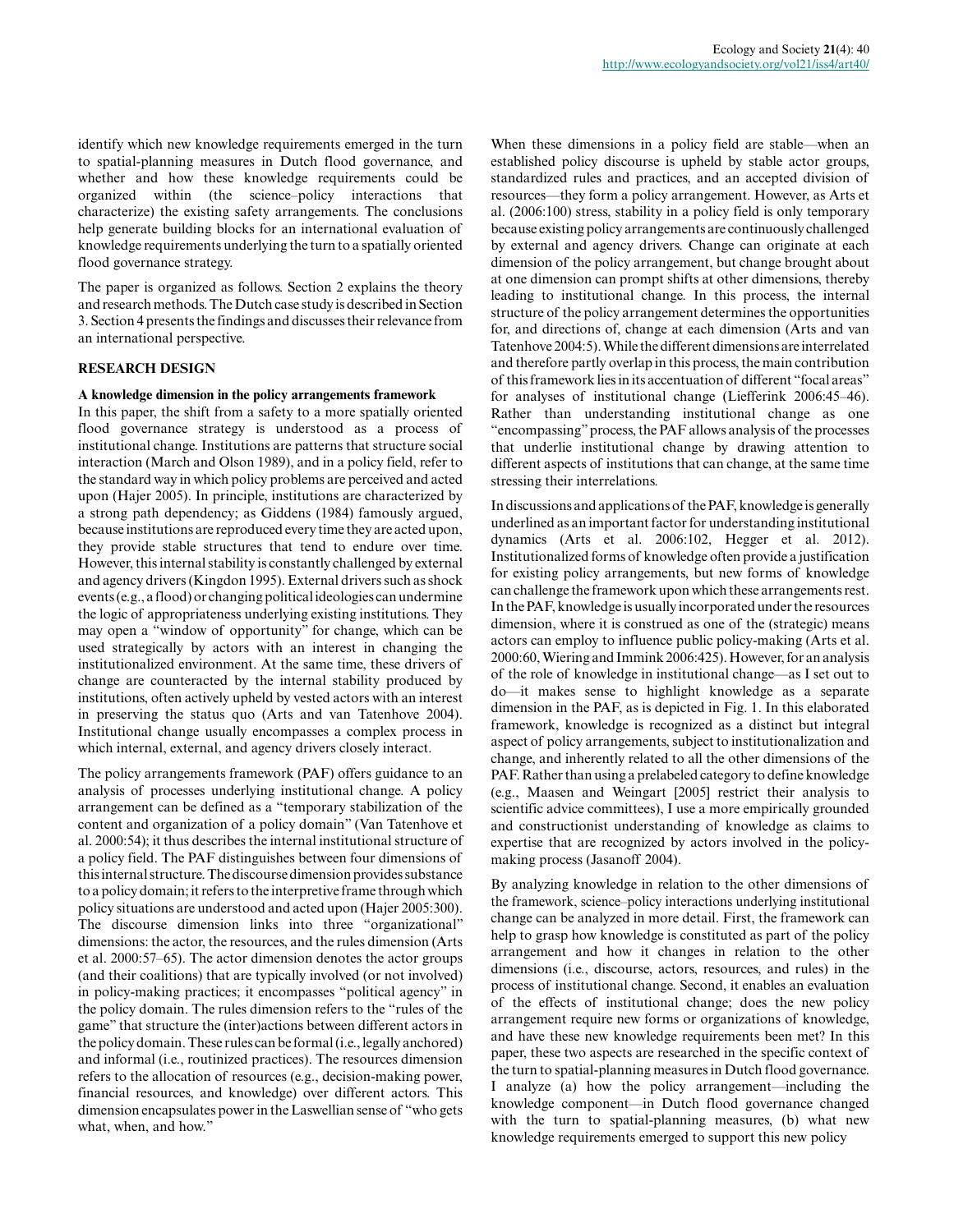**Fig. 1**. Knowledge in the policy arrangements framework, adopted and adapted from Arts et al. (2006:99).



arrangement, and (c) to what extent these knowledge requirements have been met.

## **A case study on Dutch flood governance**

More than any other country in the world, the Dutch depend on flood safety measures to keep floods (literally) at bay. Dutch flood protection standards are among the highest worldwide. While reinforcing the flood defense system remains a key strategy to deal with flood risks, since the late 1990s, spatial-planning measures have been incorporated into the Dutch policy framework on floods to better deal with the impacts of climate change (Vis et al. 2003). After more than a century of building against floods, this accepting attitude toward floods marks a major break in the existing governance path (Jong and van den Brink 2013). This shift has brought major changes to the organization of Dutch flood governance (Meijerink 2005, Bergsma et al. 2012). The Netherlands thus provides a useful case to examine new knowledge requirements that emerge with the implementation of spatial-planning measures.

From an international perspective, Dutch flood governance represents an "extreme" case. There is no other country where the safety approach has so deeply institutionalized as in the Netherlands. According to Yin (2009:52), extreme case studies may help "reveal insights about normal processes," which would be harder to detect in "common" cases, precisely because they offer a distinct opportunity to study the research subject in a comprehensive and detailed manner. While the degree of change at the knowledge dimension of the policy arrangement in flood governance may be less extreme in other national contexts where the flood safety paradigm has institutionalized less, the insights derived from the Netherlands may provide the basis for an evaluation of changed knowledge requirements underlying the shift to spatial-planning measures management in other countries.

In the case study, the focus is on three key spatial-planning policies forwarded by the Dutch national government. The first is the Room for the River program, which was initiated in the late 1990s

to create more space for (flood)water in the Dutch national landscape. This policy grew to be one of the new pillars of Dutch flood management. Second, attempts to launch a private insurance scheme against flood damage are analyzed. Forwarded to place more emphasis on flood damage mitigation at the local level, private flood insurance never effectuated as a new policy measure due to strong resistance against its market-oriented underpinnings. The third is the adoption of the concept of "multilayered safety" in the Second Delta Program, launched in 2008 to invigorate Dutch flood protection, which highlights the importance of flood-proof spatial planning as part of the national flood management strategy.

For each of these policies, the next section reconstructs the policymaking process underlying their (in case of flood insurance: near) implementation. Transcripts of parliamentary debates during which the policy measures were discussed were used as a primary source of data. These data were supplemented with reports and statements from key actors involved in the policy-making processes (e.g., advisory or regulatory organizations). Based on these reconstructions, I examine how the policy arrangement in Dutch flood governance changed during the policy-making process, what new knowledge requirements emerged from these changes, and whether these requirements have been met.

#### **THE IMPLEMENTATION OF SPATIAL-PLANNING POLICIES IN THE NETHERLANDS**

#### **Introduction: the Dutch safety approach**

With more than 50% of the national surface below sea level and about 70% of all properties located in these areas (van der Brugge et al. 2005:164–176), a flood potentially has huge consequences in the Netherlands. For this reason, floods have always been considered a collective risk, and protection against this risk a collective responsibility. Flood protection in the Netherlands emerged as a public responsibility, heavily reliant on governmental funding and characterized by a centralized decision-making structure. While important management tasks are delegated to regional water boards, policy goals and objectives for flood protection are specified at the national level by the responsible ministry (the Ministry of Transport, Public Works and Water Management [V&W]; after its name change in 2010, now referred to as the Ministry of Infrastructure and the Environment [I&M)]. For example, water boards manage the local water system to support flood safety standards, but these standards are set at the national level. Damage compensation is also largely a national state responsibility; in cases of major floods, the Dutch government usually compensates private losses.

Engineering expertise forms the dominant source of knowledge in this policy domain (Heezik 2007). Policies in this domain are developed in close cooperation with the Rijkswaterstaat—a central water management authority renowned for its engineering expertise—and other technical knowledge institutes. Dutch engineering knowledge has a strong macro-economic component; based on flood probabilities, engineers typically calculate "optimal" protection levels which ensure that the benefits of flood protection outweigh the costs in the long term. Since the 1970s, ecological expertise has been included as an additional source of knowledge in Dutch flood governance. Since this "ecological turn," Dutch flood governance is not only known for its ground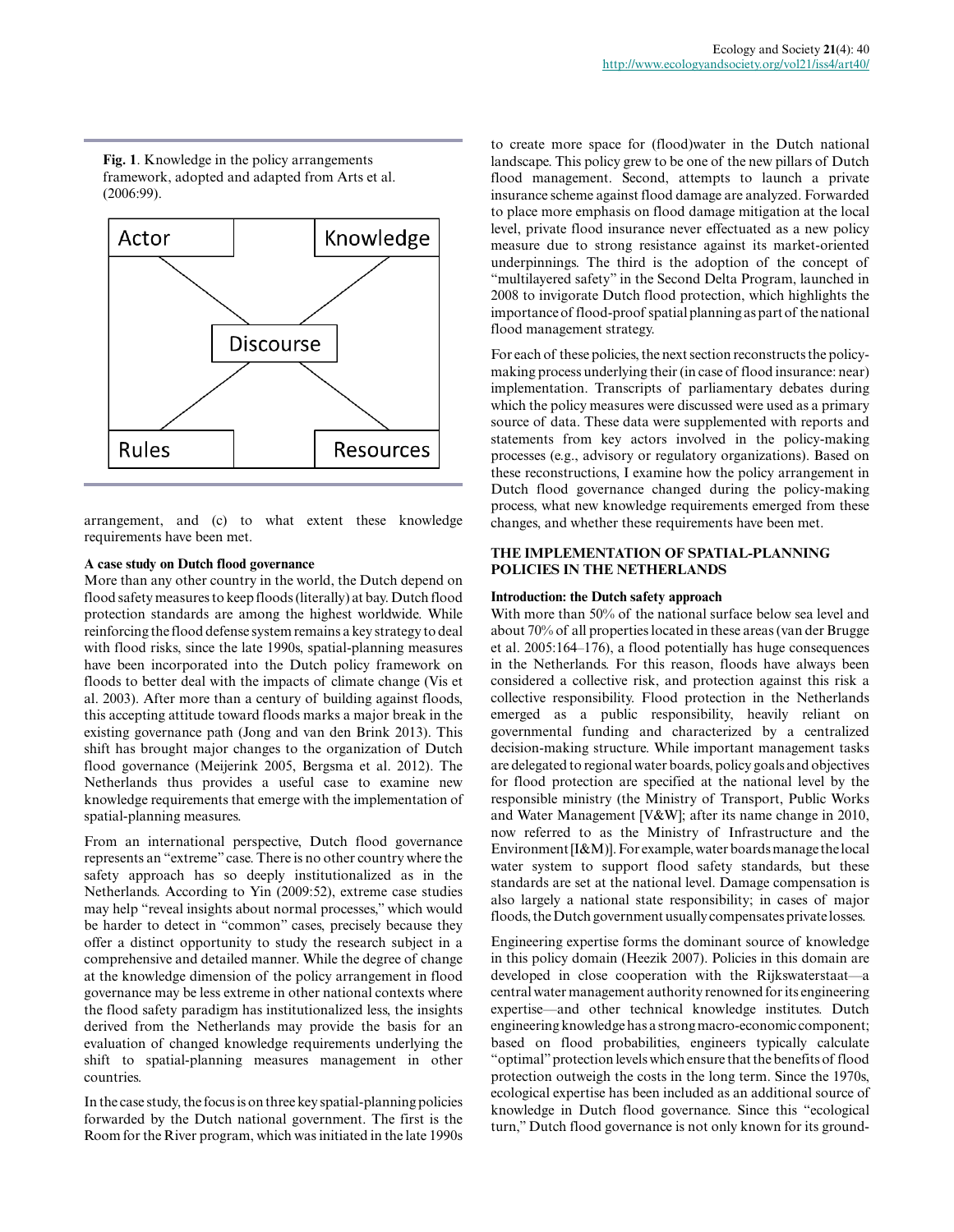breaking engineering technologies, but also for its "polder model" of decision-making in which different (economic, safety, and ecological) stakes have been made part of the process (Disco 2002). Since the 1990s, for example, Rijkswaterstaat has deliberately attempted to also include ecological expertise in its organizational structure (Van den Brink 2009).

**Table 1**. The policy arrangement underlying the Dutch safety approach.

| Policy<br>framework<br>dimension | arrangements Traditional safety approach                                                                                                               |
|----------------------------------|--------------------------------------------------------------------------------------------------------------------------------------------------------|
| Discourse                        | Floods are a collective risk, against which protection<br>should be provided by the central state.                                                     |
| Actors                           | National parliament, Ministry of V&W, <sup>†</sup><br>Rijkswaterstaat                                                                                  |
| Knowledge                        | Engineering and macroeconomic expertise, ecological<br>expertise                                                                                       |
| Rules                            | Optimal flood protection levels                                                                                                                        |
| Resources                        | Utilitarian: decision-making power, responsibilities, and<br>resources are allocated to the central level where<br>maximized outcomes can be achieved. |

#### **A changing policy discourse: the Room for the River program**

In the 1990s, the Dutch were caught by surprise by a series of (near) flooding incidents. In 1993, the Meuse River burst its banks in the southern province of Limburg, and flooded one-fifth of the provincial surface. This flood put more than 700,000 properties under water, of which many were built in unembanked areas in the river's winter bed. Similar circumstances occurred in 1995. While a large flooding disaster was prevented, anticipation about it led to one of the largest evacuation projects ever undertaken in Dutch history. In the late 1990s and early 2000s, a series of rainfall extremes caused multiple instances of flooding throughout the country, which caused crop and property damage.

The immediate reaction to the 1993 flood event was a typical Dutch one. In parliament, the event was referred to as an "environmental disaster" requiring "national solidarity" (Kamerstukken II 1993/1994*a*:5). In 1995, a Delta Act Large Rivers was enacted to speed up dike reinforcements in riverine areas. Especially after the 1995 floods, however, this response was also criticized. Partly, these criticisms were instigated by an increased awareness of the impacts of climate change. National and regional water management experts affiliated with Rijkswaterstaat and water boards saw themselves faced with the difficult task of fighting off floods in a more extreme climate for a society that continued to allow developments in flood-prone areas. While throughout history, these engineering experts had always called for building stronger levees to keep the water out, they now started arguing that more space should be reserved for floodwater. This vision was, for example, put forward in an influential report of the Advisory Committee on Water Management in the 21st Century, which was appointed to explore the future challenges for Dutch water management, and whose six-member board included three engineers (Commissie Waterbeheer 21e eeuw 2000).

In Dutch parliament, this view started to prevail as well. Dike reinforcement was criticized for having an "unsustainable character" because it only builds up the value at risk to flooding (Kamerstukken II 1996/1997*a*:3). Prolongation of this practice was seen as "uneconomical" (Kamerstukken II 1996/1997*a*:3). Actively supported by Rijkswaterstaat, parliament adopted a new Room for the River Policy Guideline in 1996. With this guideline, the Dutch government sought to increase the discharge capacity of the country's main rivers by giving these rivers more space in the national landscape. To achieve this, the guideline restricted building activities in the rivers' winter beds. New developments were allowed only if they were riverine-tied (e.g., shipping) or represented a major national economic interest, and buildings in the winter bed had to meet with certain safety standards to minimize potential damage (VROM and V&W 1996).

The Room for the River policy was considered a success. In 2006, the Dutch government incorporated this policy in a Spatial Planning Key Decision, through which it designated and funded a number of river-widening projects in the Netherlands. These developments were supported by new European policies such as the 2000 Water Framework Directive and the 2007 Floods Directive, which required member states to employ more "integrative" approaches to water and flood governance that explicitly take ecological values into account. In the Netherlands, this ecological component was already incorporated by Rijkswaterstaat and the water boards, and ecological improvement hence formed an important additional justification of Room for the River projects.

While river-widening was successful, the planning restrictions imposed by the 1996 policy guideline were experienced as too burdensome, particularly by local communities that wanted to use river beds for economic activities. The 1996 guideline was amended with a new Large Rivers Policy Guideline in 2006, in which the safety requirements for developments in the winter bed were withdrawn (V&W and VROM 2006). Instead, this 2006 guideline emphasized the individual responsibility of project developers and property owners in the winter bed to take the necessary precautionary measures to deal with the potential impact of a flood (V&W and VROM 2006:7). Flood insurance was proposed as a means to assist citizens and businesses in acting on this new responsibility (Kamerstukken II 2005/2006*a*).

In the development of the Room for the River policy, new insights about the impacts of climate change challenged the existing policy discourse on floods. Structural flood defenses were no longer seen to provide an efficient solution in this new context. Rather, spatialplanning measures were needed to ensure safe living conditions in the Dutch delta. While the Room for the River policies implemented in this regard significantly changed the content of flood policies in the Netherlands—they replaced the focus from warding off to accommodating floods—the policies themselves were developed through close collaboration between policymakers and institutionalized engineering experts, whose national cost-benefit analyses were no longer used only to determine optimal flood protection levels but now also to identify economically efficient land use options to create more space for water in the national landscape. Because these cost-benefit analyses remained focused on cost-efficiency in the long term, the organizational structure in Dutch flood governance remained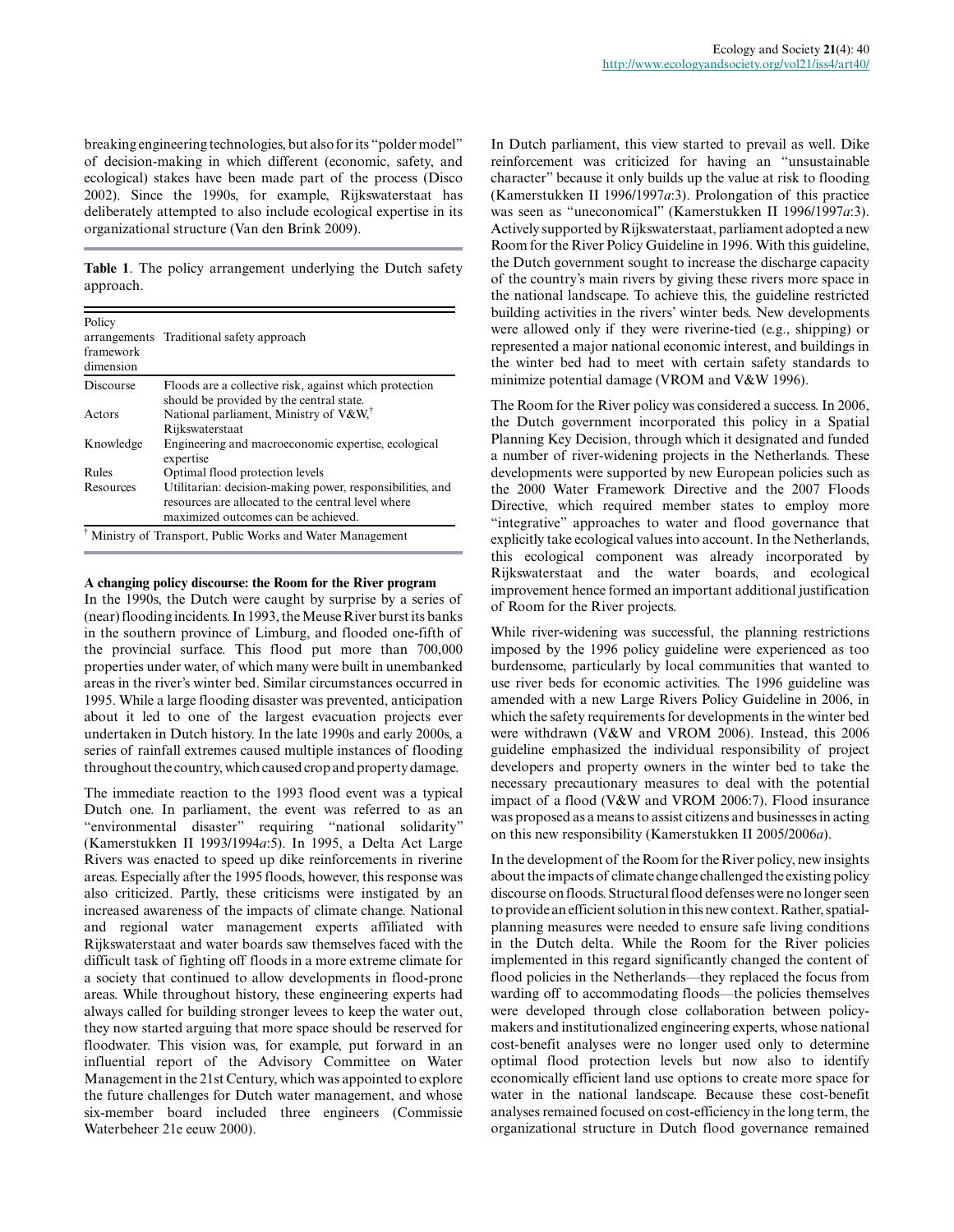largely the same. Floods were still dealt with through top-down (river and landscape) engineering solutions, for which key responsibilities were assigned to the national government, that designated river-widening areas, financed Room for the River projects, and laid down the conditions under which these areas could be used.

**Table 2**. Changes in the Dutch policy arrangement brought about by the Room for the River program.

| Policy<br>arrangements<br>framework<br>dimension | Room for the River                                                                                                                                     |
|--------------------------------------------------|--------------------------------------------------------------------------------------------------------------------------------------------------------|
| Discourse                                        | Now that flood risks increase due to climate change,<br>structural flood defenses no longer provide a complete<br>solution.                            |
| Actors                                           | National parliament, Ministry of V&W,<br>Rijkswaterstaat                                                                                               |
| Expertise                                        | Engineering and macroeconomic expertise, ecological<br>expertise                                                                                       |
| Rules                                            | Optimal flood protection and land use solutions                                                                                                        |
| Resources                                        | Utilitarian: decision-making power, responsibilities,<br>and resources are allocated to the central level where<br>maximized outcomes can be achieved. |
|                                                  | Ministry of Transport, Public Works and Water Management                                                                                               |

#### **New rules: the issue of flood damage compensation**

In contrast to many other (European) countries where some form of flood insurance is available, in the Netherlands, the central government generally covers private losses after a flood event. Up to 1995, governmental damage compensation was offered through different administrative arrangements that targeted different groups. For example, the Ministry of Agriculture arranged damage compensation for farmers, the Ministry of Economic Affairs compensated the damage of private businesses, and individual flood losses were usually reimbursed by the Ministry of Interior. While this was generally accepted as a reasonable and fair way to tailor governmental damage compensation to the specific needs of affected groups (Kamerstukken II 1993/1994*b*, 1994/1995*a*), the recurrent character of flooding in the 1990s and 2000s challenged this practice. On the one hand, the arbitrary and ad hoc character of the arrangements was called into question (Kamerstukken II 1995/1996). On the other hand, this practice was seen to assert a moral pressure on the Dutch government to pay out every time a flood struck, an obligation that was no longer deemed tenable now that flood risks had become more structural under climate change, not only because it would become unaffordable, but also because it reduced incentives for taking damage mitigation measures at the local level (Kamerstukken 1994/1995*b*).

In discussions on damage compensation after the 1993 and 1995 floods, flood insurance has often been proposed as a means to improve existing arrangements for damage compensation in the Netherlands (Kamerstukken II 1994/1995*c*, *d*). Flood insurance would not only provide a more orderly method of damage compensation because it operates under fixed rules, it would also incentivize the implementation of loss reduction measures at the local level because these measures would lower the risk and insurance premiums accordingly. The Ministry of Interior and Kingdom Relations, together with the Ministry of V&W, drafted various proposals to set up an insurance scheme for flood damage in the Netherlands.

However, these proposals always encountered much resistance. In 1995, a draft bill to implement a public–private flood insurance scheme molded after the model used in France, was, for example, sharply criticized by the Council of State for conflicting with the national government's constitutional duty of care for sustaining the quality of the Dutch living environment (Kamerstukken II 1995/1996). Among politicians, the general position also was that flood damage compensation involved questions of national solidarity that should not be left to the market but settled in parliament instead (Kamerstukken II 1995/1996).

In 1998, a new damage compensation act (the "WTS") was adopted as a middle-ground solution. The law intended to balance the goals of legal security, national solidarity, and individual responsibility (Kamerstukken II 1996/1997*c*). Legal security was provided by specifying the conditions under which the law could be activated, namely, in the case of a large-scale riverine flooding or an event with a similar magnitude. National solidarity was ensured by preserving the responsible minister's freedom to determine the specific compensation rules on a case-by-case basis. Individual responsibility was addressed by arranging for only partial compensation and excluding losses that are reasonably insurable or could be attributed to careless actions.

Applications of this law have been much contested. The law was activated twice in 1998, but when a similar flood event occurred in 1999, it was decided not to activate the law because of the now structural and therefore anticipatory character of flooding in this area (Kamerstukken II 1998/1999*a*). Moreover, compensation rules were amended for each case, which still resulted in different damage compensation arrangements for different groups (Kamerstukken II 1998/1999*b*, 2000/2001). Many have claimed the law fails to provide the intended financial security and incentives for damage mitigation (e.g., Faure and Hartlief 2001, Botzen and Van den Bergh 2008). Nevertheless, the government continued to emphasize the responsibility of local actors (communities, citizens) to deal with small-scale flood events; in a number of policy statements and documents, it underscored that the national government has a legitimate role only in cases of large-scale and socially disruptive flooding disasters (CIW 2004:7, Kamerstukken II 2005/2006*b*:1). The Dutch government also continued to look for opportunities to implement an insurance scheme for flood damage (Kamerstukken II 2005/2006*b*, 2013/2014). However, while an agrarian rainfall insurance scheme was set up in 2003, attempts to launch a general insurance scheme for flood damage have largely failed up to now (Kok et al. 2014).

The new damage compensation act emphasizes the responsibility of local-level actors to carry their own burden in the event of a flood and take the necessary precautionary measures to mitigate this risk. Strikingly, little new expertise was brought into the policy-making process to support such new responsibility arrangements for flood damage compensation. While the opportunities and drawbacks of implementing a flood insurance scheme in the Netherlands have been analyzed by geography and spatial economy departments of key Dutch knowledge institutions (e.g., Wolsink 2006, Vrijling et al. 2008, Aerts and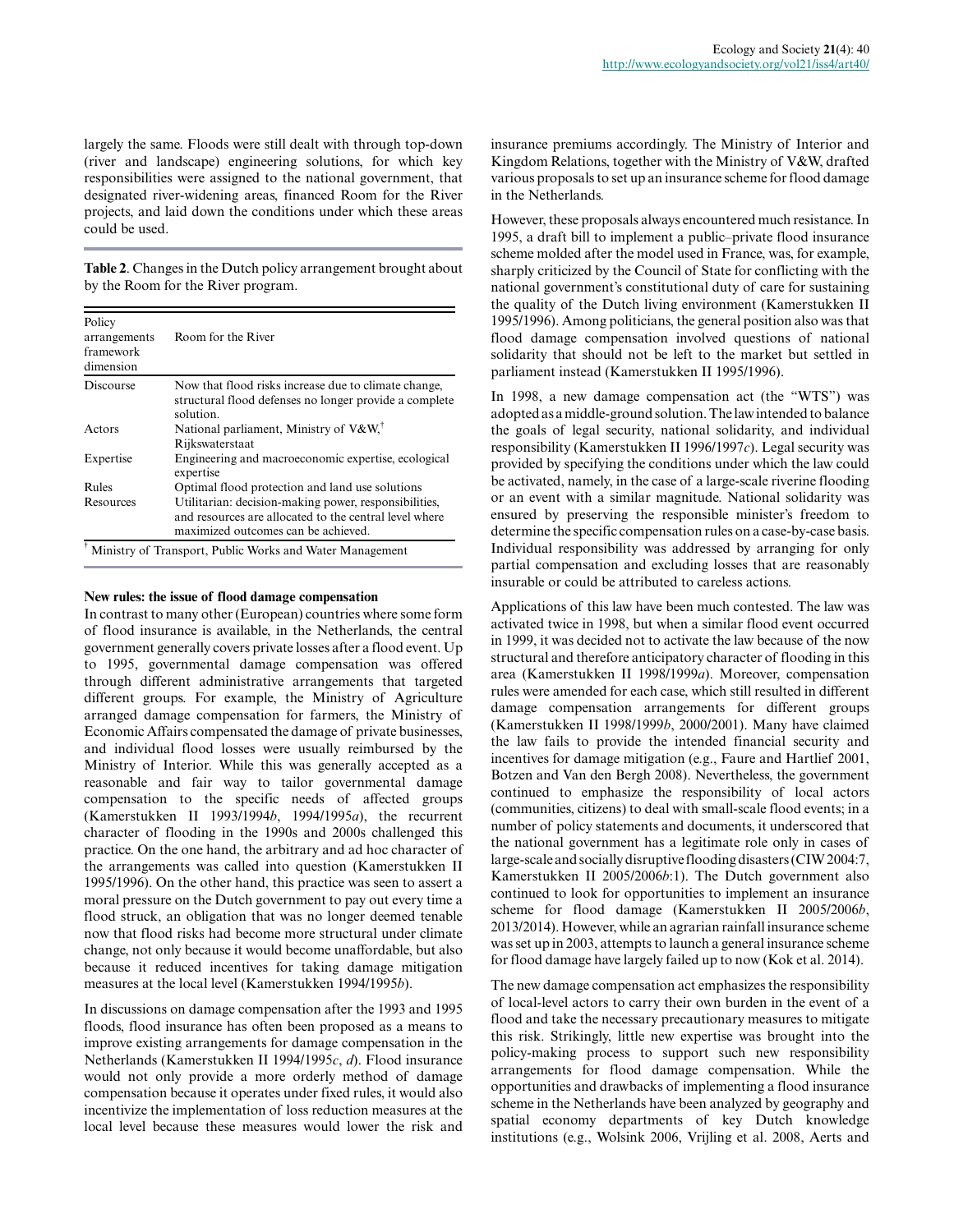Botzen 2011, Seifert et al. 2013, Kok et al. 2014, de Moel et al. 2014, Paudel et al. 2015), and while this literature underscores the difficulties connected to shifts in responsibility from central-level to local-level actors in the highly centralized and strictly regulated water management and spatial-planning context of the Netherlands, this knowledge has not found its way into the policymaking process. Engineering expertise still formed the dominant source of knowledge in the policy domain, and the focus still was on national-level considerations about efficiency and solidarity. Because of this nationally oriented focus, the practical consequences of shifts in responsibility to the local-level were not always recognized. The question about what individuals could actually do to reduce their exposure to flood risks, for example, was never raised in the policy discussions on flood insurance, which also left aside many questions related to how individuals would do this, whether this is even allowed in the strictly regulated spatial-planning structure of the Netherlands, or who would finance such measures.

**Table 3**. Changes in the Dutch policy arrangement brought about by discussions on flood insurance and the WTS.

| Policy<br>arrangements<br>framework<br>dimension | Flood insurance/WTS                                                                                                                                                       |
|--------------------------------------------------|---------------------------------------------------------------------------------------------------------------------------------------------------------------------------|
| Discourse                                        | Under climate change, institutionalized damage<br>compensation practices create adverse incentives for<br>damage mitigation and offer insufficient financial<br>security. |
| Actors                                           | National parliament, Ministry of Interior and<br>Kingdom Relations, Ministry of $V\&W^{\dagger}$                                                                          |
| Knowledge                                        | Engineering and macroeconomic expertise                                                                                                                                   |
| Rules                                            | WTS to balance legal security, national solidarity, and<br>individual responsibility.                                                                                     |
| Resources                                        | Partial decentralization of decision-making<br>competencies and governance responsibilities, but no<br>decentralization of additional (financial, knowledge)<br>resources |

†Ministry of Transport, Public Works and Water Management

#### **A different allocation of resources? The Second Delta Program**

In 2007, a Second Delta Committee—the first Delta Committee was formed after a disastrous flood in 1953—was appointed to analyze the state of the flood protection system. Members of this committee included, among others, an economist, a civil engineer, a climate expert, a landscape architect, and the director of a large dredging company. One of main conclusions of this committee was that the Dutch flood defense system not only failed to meet its current standards, but that these standards were too low to adequately prepare the water system for the impacts of climate change in general. The 2008 report of this committee functioned as an alarm bell in Dutch flood governance (Verduin et al. 2012).

With the Second Delta Program, launched in 2008, the Dutch government intends to regenerate Dutch flood protection. The program outlines national water goals and specifies policy strategies. A principle adopted in this program is that of "multilayered safety." Developed by water management professionals, this principle distinguishes between three "safety layers" as the three pillars of Dutch policy-making on floods: a first layer of flood protection, a second layer of climate-proof spatial planning, and a third layer of emergency management (Meijerink and Dicke 2008). Within the Second Delta Program, the Dutch government has formulated so-called "delta decisions" to embody this principle of multilayered safety in practice.

The Delta decision on water safety, which has been put forward as a primary pillar, calls for a revision of Dutch safety standards based on a re-evaluation of the costs and benefits involved with national flood protection (VenW, VROM, LNV 2009). This reevaluation was performed by a group of professionals led by economists at the engineering agency Deltaris. This group developed a new method to calculate what they have termed "economically efficient flood protection standards" for the Netherlands—defined as the point at which further investments in dike reinforcement exceed the gained benefits of mitigated flood damage (Eijgenraam et al. 2014). Justified in reference to their cost-efficiency (Kamerstukken II 2010/2011, 2011/2012, 2013/2014, 2015/2016), this new norm-calculation method was adopted by parliament in 2015. Using this new method, existing safety norms—which still stem from 1953—will be recalculated and reset, using cost-efficiency as a principle. Thus, standards will be set higher in areas where there are a lot of people or where there is a lot of value to protect, and lower in medium- to lowrisk areas (Delta Program 2015:16). On top of that, the government pronounced that Dutch citizens will be provided with an equal basic safety level, expressed as the annual chance of being killed by a flood of no more than 1:100,000, a standard matched by no other country in the world.

Another Delta decision focuses on spatial adaptation. This decision outlines spatial-planning measures as a means to reduce the impacts of a flood event, and herewith addresses the second and third safety layers. While spatial-planning measures are described as a sensible policy strategy, their importance is specifically highlighted for medium- to low-risk areas where the cost of structural flood protection is unreasonably high compared to the value they protect (Kamerstukken II 2015/2016). Furthermore, the Second Delta Program (2014:8) states that because the spatial-planning sector is locally organized in the Netherlands, spatial-planning measures require "shared ownership" and "self-regulation." By forwarding spatialplanning measures for low- and medium-risk areas, a larger contribution of individuals and businesses in these areas is thus expected.

The choice to protect an area through flood protection or with spatial measures was based on a national cost-benefit analysis, in the case of the Second Delta Program performed by the Deltaris group. Under this national-level focus, the local-level implications of policy choices have not always been clearly recognized in policy discussions. Only in reaction to an assessment of the Organization for Economic Cooperation and Development (OECD 2014), which concluded that Dutch citizens are not well aware of, and are therefore ill-prepared for, the flood risks they face, there has been some discussion about the role of citizens in Dutch flood governance. However, these discussions concentrated on the need to inform citizens about the emergency relief measures they can take during a flood rather than on their role in preventing flood damage through spatial-planning measures (Kamerstukken II 2013/2014, 2015/2016).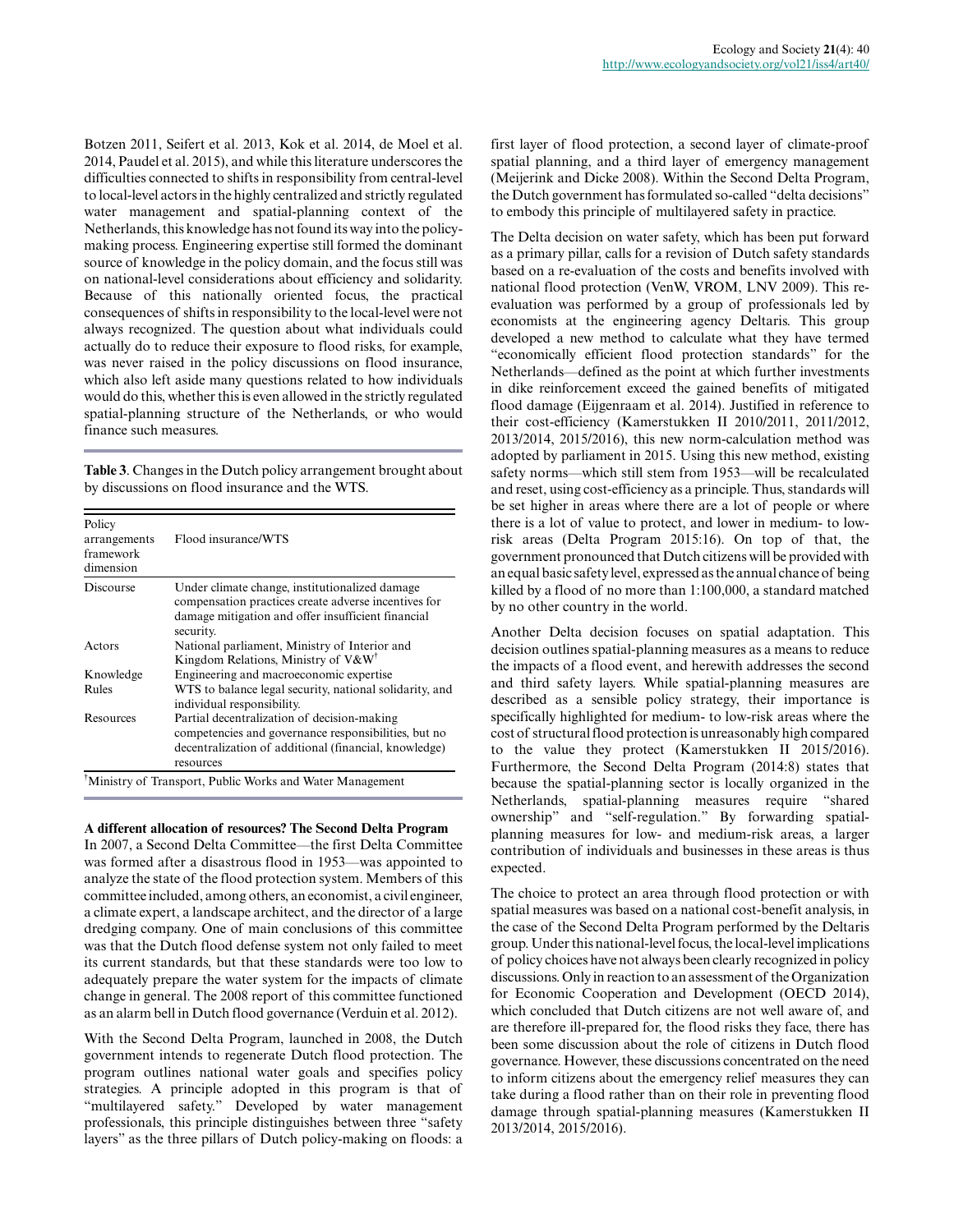**Table 4**. Changes in the Dutch policy arrangement brought about by the Second Delta Program.

| Policy<br>arrangements<br>framework<br>dimension | Second Delta Program                                                                             |
|--------------------------------------------------|--------------------------------------------------------------------------------------------------|
| Discourse                                        | Climate change requires a reevaluation of Dutch                                                  |
|                                                  | flood protection.                                                                                |
| Actors                                           | National parliament, Ministry of I&M,                                                            |
|                                                  | Rijkswaterstaat, Deltaris                                                                        |
| Knowledge                                        | Engineering and macroeconomic expertise                                                          |
| Rules                                            | New economically efficient flood protection levels                                               |
| Resources                                        | Partial decentralization of governance responsibilities<br>in low- and medium-risk areas, but no |
|                                                  | decentralization of additional (financial, knowledge)<br>resources                               |
|                                                  | Ministry of Infrastructure and the Environment                                                   |

## **CONCLUSIONS AND DISCUSSION**

I scrutinized the role of knowledge in the turn from safety to spatial-planning measures in the Netherlands as an example of the wider international trend toward spatially oriented policy approaches in flood governance. I elaborated on the policy arrangements framework with a knowledge dimension that was included as an integral part of the institutional structure in a policy domain to analyze (a) how the policy arrangement—and the knowledge dimension in it—changed during the turn to spatial-planning measures in Dutch flood governance, (b) whether this changed policy arrangement required new forms of knowledge, and (c) to what extent these new forms of knowledge could be organized within the existing institutional structure. This section presents the results of the analysis by answering these three questions, and shortly reflects on the findings from an international perspective.

First, my analysis places the "starting point" of the turn from safety to spatial-planning measures in Dutch flood governance in the 1990s, when institutionalized engineering experts incorporated new insights about the impacts of climate change in their considerations of Dutch water governance. These engineering experts, who under the safety approach were entrusted with the responsibility of protecting the Netherlands against flooding, felt this responsibility was increasingly at jeopardy by the unwarranted development of flood-prone areas and climate change. They started arguing that collective flood defenses no longer provided a sufficient solution to deal with the impacts of climate change because these defense structures allow value to build up in protected areas, which adds to the damage caused by future flooding. A new policy discourse emerged in which floods were understood as risks that are partially produced as a by-product of spatial-planning choices. Under this new policy discourse, new rules were forwarded. Instead of being focused on finding optimal (cost-efficient) safety standards for structural flood protection, engineering and macro-economic expertise was increasingly used to find optimal solutions to adjust the spatialplanning structure in the Netherlands. To implement these solutions, some decision-making and governing responsibilities

were decentralized to the local level, where spatial-planning policies are made. The Room for the River and Second Delta Program placed new responsibilities on individuals, businesses, and local communities in outer-dike and low- to medium-risk areas for taking precautionary measures against floods, and the WTS emphasized these local-level responsibilities by linking the availability and level of governmental damage compensation to the structural and anticipatory character of flooding in an area.

This short summary describes the turn to spatial-planning measures in the Netherlands not as a complete shift, but rather as a process of gradual institutional change in which the different dimensions of the PAF changed in response to each other. In this process, a new policy discourse on floods developed in response to new claims about the impacts of climate change by institutionalized engineering experts, new rules were forwarded, and new allocations of responsibilities and costs emerged in the policy domain. However, the actor and knowledge dimensions remained largely the same; policy solutions were still developed in close interaction with Dutch engineering experts, and policy solutions continued to rely on their macro-economic engineering expertise. This accentuates a strong path dependency in science– policy interactions in Dutch flood governance.

Second, the analysis demonstrates that the new policy arrangement in Dutch flood governance placed new knowledge requirements on the policy-making process. Engineering expertise nicely fitted the centralized governance structure that characterized the safety approach in Dutch flood governance. Flood governance strategies were justified in relation to their national cost-benefit balance, and possible negative consequences of policy choices for specific groups were always dealt with through additional ad hoc democratic decision-making. However, because spatial-planning measures decentralized responsibilities in flood governance, they require an up-front evaluation of the impacts of these measures on local-level actors in order to identify potential barriers and needs for local actors to effectively act on their responsibility. For example, what measures are available to local actors to make flood-resilient location choices or to floodproof their buildings, what are the costs involved with taking such measures, and do local actors have sufficient financial resources, knowledge, and decision-making space to actually implement these measures in the Netherlands?

Third, the findings of this analysis indicate that demands for "localized" policy knowledge were difficult to organize in Dutch flood governance. Spatial-planning policies have been developed in close collaboration between policy-makers and institutionalized engineering organizations (Rijkswaterstaat, Deltaris), and have consequently been justified mainly in relation to their national cost-efficiency. While the (im)possibilities and potential impacts of implementing spatial-planning measures in Dutch flood governance have been discussed by geographers and behavioral economists over the last two decades, their knowledge did not find its way into the policy-making process. For an explanation, this analysis points to the strong path dependency of institutionalized science–policy interactions in Dutch flood governance. This path dependency obstructed the incorporation of new types of experts, and thus the organization of new forms of knowledge in the policy-making process underlying the turn to spatial-planning measures in the Netherlands.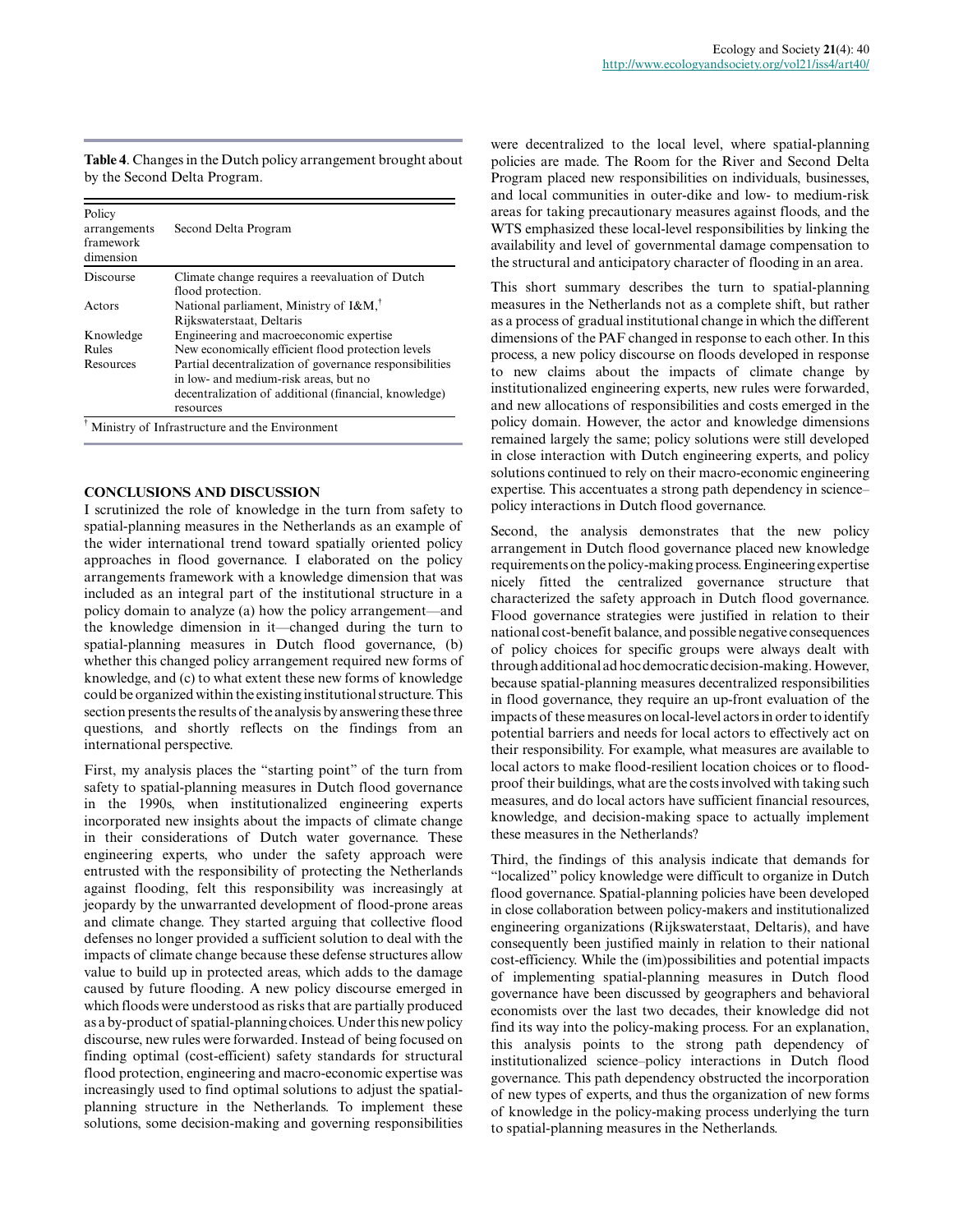From an international perspective, my findings underscore the importance of diversifying the knowledge base that underlies safety institutions to facilitate the turn to spatial-planning measures in flood governance. Safety approaches typically rely on engineering expertise, whose nationally oriented focus well fits the centralized responsibility structure that characterizes safety institutions. Spatial-planning measures tend to shift governance responsibilities to the local level. In order to find a good balance between national- and local-level responsibilities in new spatial flood governance approaches, new forms of knowledge that provide insight into the local-level policy implications of spatialplanning measures are needed. The Dutch case study findings indicate that it may be difficult to organize these new forms of knowledge due to the strong influence of institutionalized science–policy interactions between engineers and policy-makers that developed under safety approaches to floods. The distinct recognition of a knowledge dimension in the PAF helped to identify and understand this challenge. However, the Netherlands provided an "extreme" case, turning from a strong "flood safety dogma" to spatial-planning measures. In further elaborations, this model could be applied to national contexts where the safety approach has institutionalized to a lesser degree, to analyze whether similar challenges emerge.

*Responses to this article can be read online at:* [http://www.ecologyandsociety.org/issues/responses.](http://www.ecologyandsociety.org/issues/responses.php/8952) [php/8952](http://www.ecologyandsociety.org/issues/responses.php/8952)

#### **LITERATURE CITED**

Aerts, J. C. J. H., and W. J. W. Botzen. 2011. Climate change impacts on pricing long-term flood insurance: a comprehensive study for the Netherlands. *Global Environmental Change* 21 (3):1045–1060. [http://dx.doi.org/10.1016/j.gloenvcha.2011.04.005](http://dx.doi.org/10.1016%2Fj.gloenvcha.2011.04.005) 

Arts, B., P. Leroy, and J. van Tatenhove. 2006. Political modernisation and policy arrangements: a framework for understanding environmental policy change. *Public Organization Review* 6:93–106. [http://dx.doi.org/10.1007/s11115-006-0001-4](http://dx.doi.org/10.1007%2Fs11115-006-0001-4) 

Arts, B., and J. van Tatenhove. 2004. Policy and power: a conceptual framework between the 'old' and 'new' policy idioms. *Policy Sciences* 37:339–356. [http://dx.doi.org/10.1007/s11077-005-0156-9](http://dx.doi.org/10.1007%2Fs11077-005-0156-9)

Arts, B., J. van Tatenhove, and P. Leroy. 2000. Policy arrangements. Pages 53–69 *in* J. van Tatenhove, B. Arts, and P. Leroy, editors. *Political modernisation and the environment: the renewal of environmental policy arrangements*. Kluwer Academic Publishers, Dordrecht/Boston/London. [http://dx.doi.](http://dx.doi.org/10.1007%2F978-94-015-9524-7_4) [org/10.1007/978-94-015-9524-7\\_4](http://dx.doi.org/10.1007%2F978-94-015-9524-7_4) 

Bergsma, E., J. Gupta, and P. Jong. 2012. Does individual responsibility increase the adaptive capacity of society? The case of local water management in the Netherlands. *Journal of Resources, Conservation and Recycling* 64:13–22. [http://dx.doi.](http://dx.doi.org/10.1016%2Fj.resconrec.2012.03.006) [org/10.1016/j.resconrec.2012.03.006](http://dx.doi.org/10.1016%2Fj.resconrec.2012.03.006) 

Birkmann, J., and K. von Teichman. 2010. Integrating disaster risk reduction and climate change adaptation: key challengesscales, knowledge, and norms. *Sustainability Science* 5(2):171– 184. [http://dx.doi.org/10.1007/s11625-010-0108-y](http://dx.doi.org/10.1007%2Fs11625-010-0108-y)

Botzen, W. J. W., and J. C. J. M. van den Bergh. 2008. Insurance against climate change and flooding in the Netherlands: present, future, and comparison with other countries. *Risk Analysis* 28 (2):413–426. [http://dx.doi.org/10.1111/j.1539-6924.2008.01035.](http://dx.doi.org/10.1111%2Fj.1539-6924.2008.01035.x) [x](http://dx.doi.org/10.1111%2Fj.1539-6924.2008.01035.x) 

Bubeck, P., W. J. W. Botzen, and J. C. J. H. Aerts. 2012. A review of risk perceptions and other factors that influence flood mitigation behavior. *Risk Analysis* 32(9):1481–1495. [http://dx.](http://dx.doi.org/10.1111%2Fj.1539-6924.2011.01783.x) [doi.org/10.1111/j.1539-6924.2011.01783.x](http://dx.doi.org/10.1111%2Fj.1539-6924.2011.01783.x)

Cash, D. W., W. C. Clark, F. Alcock, N. M. Dickson, N. Eckley, D. H. Guston, J. Jäger, and R. B. Mitchell. 2003. Knowledge systems for sustainable development. *Proceedings of the National Academy of Sciences of the United States of America* 100 (14):8086–8091. [http://dx.doi.org/10.1073/pnas.1231332100](http://dx.doi.org/10.1073%2Fpnas.1231332100) 

CIW. 2004. *Samen leven met grondwater – Visie op het voorkomen en oplossen van stedelijke grondwaterproblemen*. [online] URL: [http://cawsw.nl/documenten/Zicht%20op%20grondwater\\_CAW%](http://cawsw.nl/documenten/Zicht%20op%20grondwater_CAW%20advies_23082004.pdf) [20advies\\_23082004.pdf](http://cawsw.nl/documenten/Zicht%20op%20grondwater_CAW%20advies_23082004.pdf)

Commissie Waterbeheer 21e eeuw. 2000. *Waterbeleid voor de 21e eeuw – Geef water de ruimte en de aandacht die het verdient*. [online] URL: [http://repository.tudelft.nl/view/hydro/uuid%](http://repository.tudelft.nl/view/hydro/uuid%3A102e013a-1357-4087-b9f3-387f877c793f/) [3A102e013a-1357-4087-b9f3-387f877c793f/](http://repository.tudelft.nl/view/hydro/uuid%3A102e013a-1357-4087-b9f3-387f877c793f/) 

Crona, B. I., and J. N. Parker. 2012. Learning in support of governance: theories, methods, and a framework to assess how bridging organizations contribute to adaptive resource governance. *Ecology and Society* 17(1):32. [http://dx.doi.](http://dx.doi.org/10.5751%2Fes-04534-170132) [org/10.5751/es-04534-170132](http://dx.doi.org/10.5751%2Fes-04534-170132)

de Moel, H., M. van Vliet, and J. C. J. H. Aerts. 2014. Evaluating the effect of flood damage-reducing measures: a case study of the unembanked area of Rotterdam, the Netherlands. *Regional Environmental Change* 14(3):895–908. [http://dx.doi.org/10.1007/](http://dx.doi.org/10.1007%2Fs10113-013-0420-z) [s10113-013-0420-z](http://dx.doi.org/10.1007%2Fs10113-013-0420-z)

Delta Program. 2014. *Synthesedocument Ruimtelijke adaptatie Achtergronddocument B3*. [online] URL: [http://www.deltacommissaris.](http://www.deltacommissaris.nl/deltaprogramma/documenten/publicaties/2014/09/16/deltaprogramma-2015-achtergronddocument-b3) [nl/deltaprogramma/documenten/publicaties/2014/09/16/](http://www.deltacommissaris.nl/deltaprogramma/documenten/publicaties/2014/09/16/deltaprogramma-2015-achtergronddocument-b3) [deltaprogramma-2015-achtergronddocument-b3](http://www.deltacommissaris.nl/deltaprogramma/documenten/publicaties/2014/09/16/deltaprogramma-2015-achtergronddocument-b3) 

Delta Program. 2015. *Werk aan de Delta. De beslissingen om Nederland veilig en leefbaar te houden*. [online] URL: [http://www.](http://www.deltacommissaris.nl/deltaprogramma/documenten/publicaties/2014/09/16/deltaprogramma-2015) [deltacommissaris.nl/deltaprogramma/documenten/publicaties/2014/09/16/](http://www.deltacommissaris.nl/deltaprogramma/documenten/publicaties/2014/09/16/deltaprogramma-2015) [deltaprogramma-2015](http://www.deltacommissaris.nl/deltaprogramma/documenten/publicaties/2014/09/16/deltaprogramma-2015)

Disco, C. 2002. Remaking "nature" the ecological turn in Dutch water management. *Science, Technology & Human Values* 27 (2):206–235. [http://dx.doi.org/10.1177/016224390202700202](http://dx.doi.org/10.1177%2F016224390202700202)

Eijgenraam, C., J. Kind, C. Bak, R. Brekelmans, D. den Hertog, M. Duits, K. Roos, P. Vermeer, and W. Kuijken. 2014. Economically efficient standards to protect the Netherlands against flooding. *Interfaces* 44(1):7–21. [http://dx.doi.org/10.1287/](http://dx.doi.org/10.1287%2Finte.2013.0721) [inte.2013.0721](http://dx.doi.org/10.1287%2Finte.2013.0721) 

Faure, M., and T. Hartlief. 2001. *Schade als gevolg van natuurverschijselen: de betekenis van de WTS*. *Milieu & Recht* 240– 246.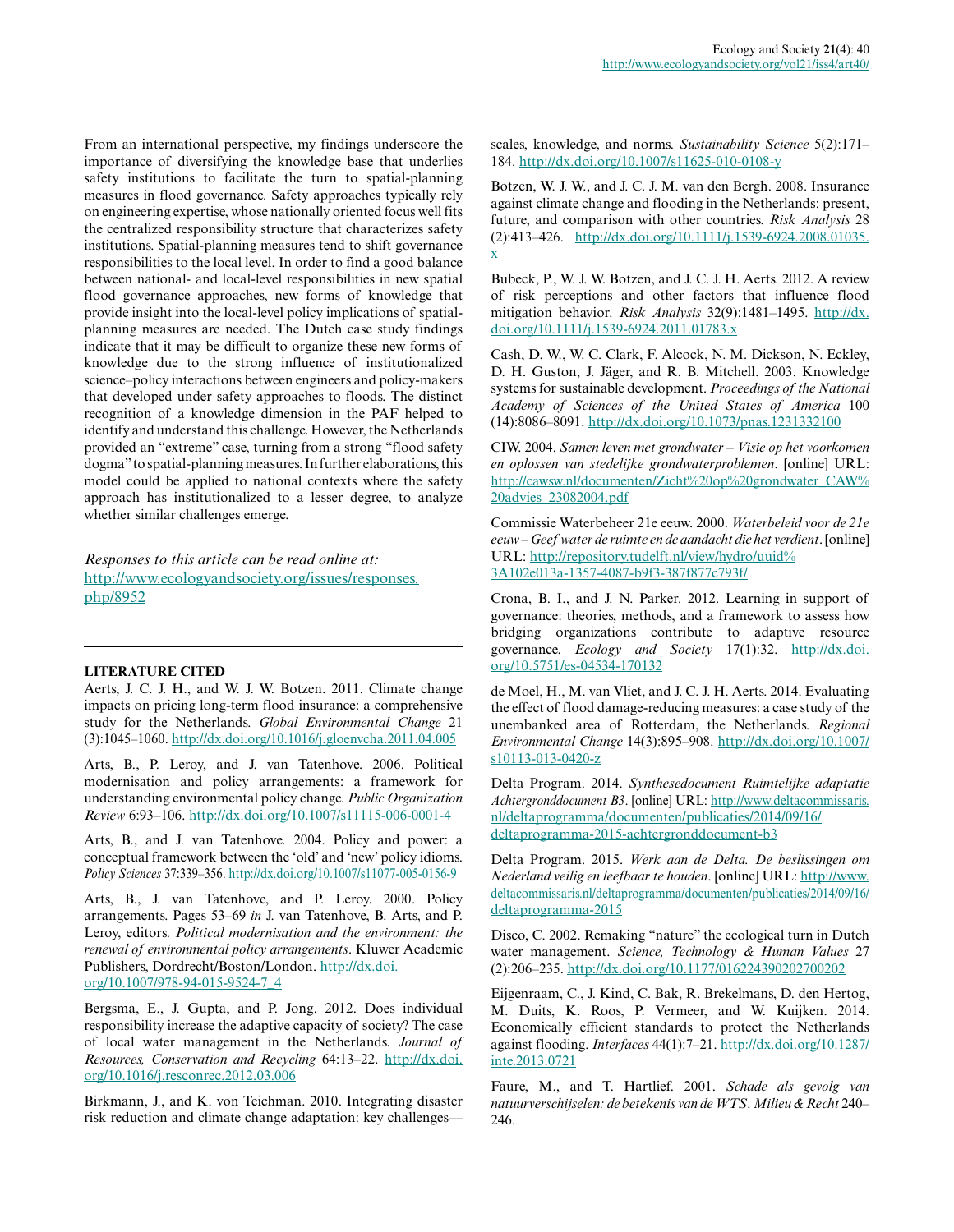Giddens, A. 1984. *The constitution of society*. Polity Press, Cambridge.

Hahn, T., P. Olsson, C. Folke, and K. Johansson. 2006. Trustbuilding, knowledge generation and organizational innovations: the role of a bridging organization for adaptive comanagement of a wetland landscape around Kristianstad, Sweden. *Human Ecology* 34(4):573–592. [http://dx.doi.org/10.1007/s10745-006-9035](http://dx.doi.org/10.1007%2Fs10745-006-9035-z) [z](http://dx.doi.org/10.1007%2Fs10745-006-9035-z) 

Hajer, M. A. 2005. Coalitions, practices, and meaning in environmental politics: from acid rain to BSE. Pages 297–315 *in* D. R. R. Howarth and J. Torfing, editors. *Discourse theory in European politics*. Palgrave Macmillan, Basingstoke, UK. [http://](http://dx.doi.org/10.1057%2F9780230523364_13) [dx.doi.org/10.1057/9780230523364\\_13](http://dx.doi.org/10.1057%2F9780230523364_13) 

Hall, J. W., I. Meadowcroft, P. Sayers, and M. Bramley. 2003. Integrated flood risk management in England and Wales. *Natural Hazards Review* 4(3):126–135. [http://dx.doi.org/10.1061/\(asce\)](http://dx.doi.org/10.1061%2F%28asce%291527-6988%282003%294%3A3%28126%29) [1527-6988\(2003\)4:3\(126\)](http://dx.doi.org/10.1061%2F%28asce%291527-6988%282003%294%3A3%28126%29) 

Hartmann, T. 2009. Clumsy floodplains and the law: towards a responsive land policy for extreme floods. *Built Environment* 35 (4):531–544. [http://dx.doi.org/10.2148/benv.35.4.531](http://dx.doi.org/10.2148%2Fbenv.35.4.531)

Heezik, A. A. S. 2007. *Strijd om de rivieren – 200 jaar rivierenbeleid in Nederland*. Dissertation, Technische Universiteit, Delft, the Netherlands.

Hegger, D. L. T., P. P. J. Driessen, C. Dieperink, M. Wiering, G. T. T. Raadgever, and H. F. M. W. van Rijkswick. 2014. Assessing stability and dynamics in flood risk governance: an emperically grounded research approach. *Water Resources Management* 28:4127–4142. [http://dx.doi.org/10.1007/s11269-014-0732-x](http://dx.doi.org/10.1007%2Fs11269-014-0732-x) 

Hegger, D., M. Lamers, A. van Zeijl-Rozema, and C. Dieperink. 2012. Conceptualising joint knowledge production in regional climate change adaptation projects: success conditions and levers for action. *Environmental Science & Policy* 18:52–65. [http://dx.](http://dx.doi.org/10.1016%2Fj.envsci.2012.01.002) [doi.org/10.1016/j.envsci.2012.01.002](http://dx.doi.org/10.1016%2Fj.envsci.2012.01.002) 

Jasanoff, S., editor 2004. *States of knowledge: the co-production of science and social order*. Routledge, London, UK.

Johnson, C. L., and S. J. Priest. 2008. Flood risk management in England: a changing landscape of risk responsibility? *International Journal of Water Resources Development* 24(4):513– 525. [http://dx.doi.org/10.1080/07900620801923146](http://dx.doi.org/10.1080%2F07900620801923146)

Jong, P., and M. van den Brink. 2013. Between tradition and innovation: developing Flood Risk Management Plans in the Netherlands. *Journal of Flood Risk Management*. [http://dx.doi.](http://dx.doi.org/10.1111%2Fjfr3.12070) [org/10.1111/jfr3.12070](http://dx.doi.org/10.1111%2Fjfr3.12070) 

Kamerstukken II. 1993/1994*a*. 23568, nr. 3. Sdu Uitgevers: The Hague.

Kamerstukken II. 1993/1994*b*. 23564, nr. 10. Sdu Uitgevers: The Hague.

Kamerstukken II. 1994/1995*a*. 24071, 5. Sdu Uitgevers: The Hague.

Kamerstukken II. 1994/1995*b*. 24071, nr. 8. Sdu Uitgevers: The Hague.

Kamerstukken II. 1994/1995*c*. 24071, 21, herdruk. Sdu Uitgevers: The Hague.

Kamerstukken II. 1994/1995*d*. 24071, nr. 27. Sdu Uitgevers: The Hague.

Kamerstukken II. 1995/1996. 24640, nr. 1. Sdu Uitgevers: The Hague.

Kamerstukken II. 1996/1997*a*. 18106, nr. 71. Sdu Uitgevers: The Hague.

Kamerstukken II. 1996/1997*c*. 25159, nr. 5. Sdu Uitgevers: The Hague.

Kamerstukken II. 1998/1999*a*. 24071, nr. 36. Sdu Uitgevers: The Hague.

Kamerstukken II. 1998/1999*b*. 24071, nr. 41. Sdu Uitgevers: The Hague.

Kamerstukken II. 2000/2001. 24071, nr. 56. Sdu Uitgevers: The Hague.

Kamerstukken II. 2005/2006*a*. 30462, nr. 4. Sdu Uitgevers: The Hague.

Kamerstukken II. 2005/2006*b*. 29668, nr. 11. Sdu Uitgevers: The Hague.

Kamerstukken II. 2010/2011. 31710, nr. 20. Sdu Uitgevers: The Hague.

Kamerstukken II. 2011/2012. 31710, nr. 26. Sdu Uitgevers: The Hague.

Kamerstukken II. 2013/2014. 27625, nr. 328. Sdu Uitgevers: The Hague.

Kamerstukken II. 2015/2016. 34300-J, nr. 6. Sdu Uitgevers: The Hague.

Kingdon, J. 1995. *Agendas, alternatives and public policies*. Harper Collins, New York, New York, USA.

Klijn, F., P. Samuels, and A. van Os. 2008. Towards flood risk management in the EU: state of affairs with examples from various European countries. *International Journal of River Basin Management* 6(4):307–321. [http://dx.doi.org/10.1080/15715124.](http://dx.doi.org/10.1080%2F15715124.2008.9635358) [2008.9635358](http://dx.doi.org/10.1080%2F15715124.2008.9635358) 

Kok, M., L. van Vliet, and F. Klijn. 2014. *Deltafact – Verzekeren van overstromingsschade*. [online] URL: [http://deltaproof.stowa.](http://deltaproof.stowa.nl/pdf/Verzekeren_van_overstromingsschade?rId=54) [nl/pdf/Verzekeren\\_van\\_overstromingsschade?rId=54](http://deltaproof.stowa.nl/pdf/Verzekeren_van_overstromingsschade?rId=54)

Liefferink, D. 2006. The dynamics of policy arrangements: turning around the tetrahedron. Pages 45–68 *in* B. Arts and P. Leroy, editors. *Institutional dynamics in environmental governance*. Springer, Dordrecht, the Netherlands.

Maasen, S., and P. Weingart, editors. 2005. *Democratization of expertise? Exploring new forms of scientific advice in political decision-making*. Kluwer Academic Publishers, Dordrecht, the Netherlands.

McDonnell, R. A. 2008. Challenges for integrated water resources management: How do we provide the knowledge to support truly integrated thinking? *International Journal of Water Resources Development* 24(1):131–143. [http://dx.doi.org/10.1080/07900620](http://dx.doi.org/10.1080%2F07900620701723240) [701723240](http://dx.doi.org/10.1080%2F07900620701723240)